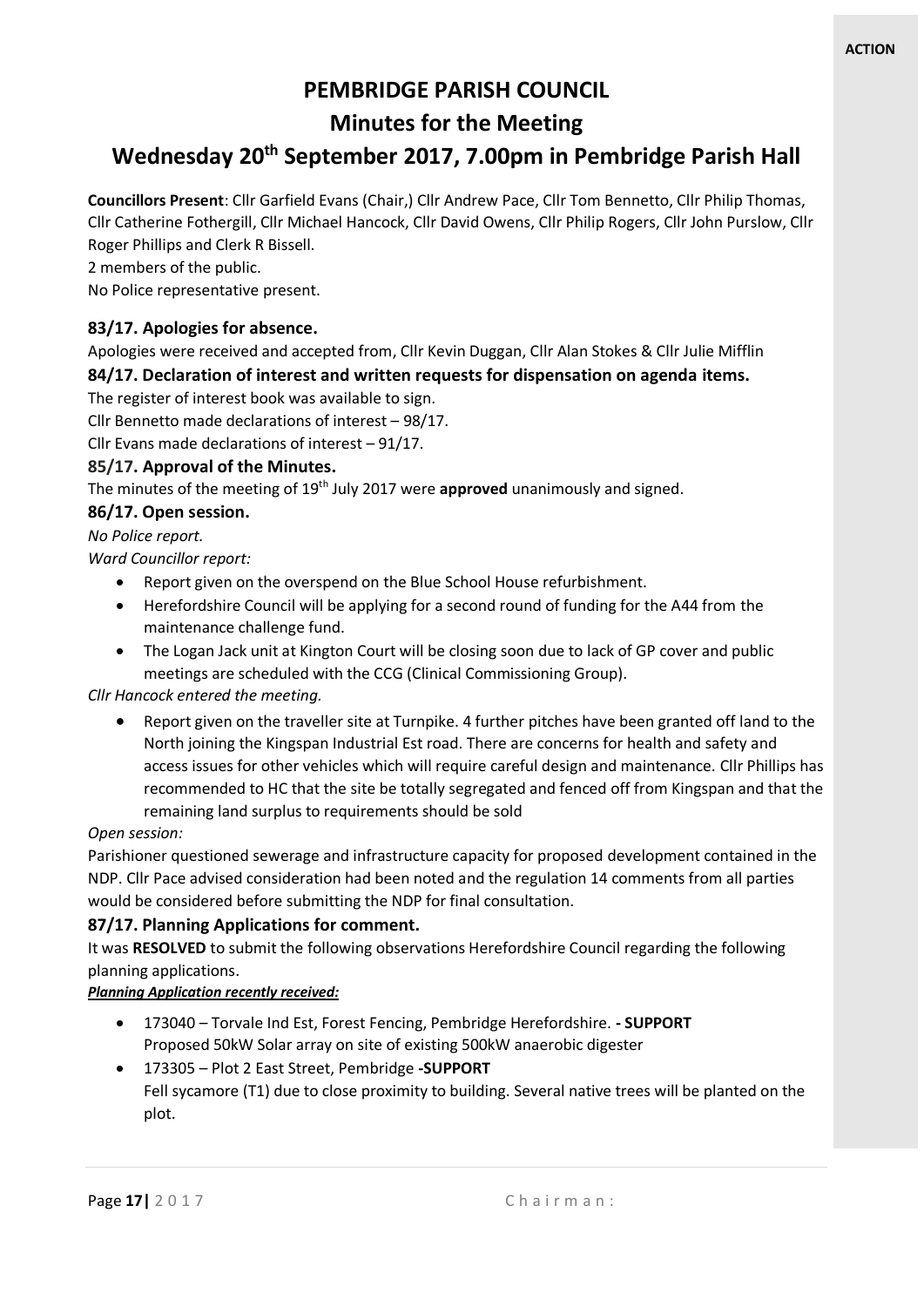• 173273 – Oaklea Cottage, Bearwood, HR6 9EQ. **- OBJECT**

Proposed conversion of existing building to residential annexe for ancillary accommodation from business use. New 3 bay oak framed outbuilding extension and potting shed. 5 Objections, 4 Abstentions = Objection

*Comment:* 

The Herefordshire core strategy policy RA4 para 4.8.34 regarding removal of occupancy on dwellings requires a demonstration that the condition is no longer appropriate and there is no functional need. Councillors recall granting the original application to support the sustainable need for rural enterprise and continue to encourage rural business in the parish. Therefore, on those grounds Pembridge Parish Council object the conversion of the property from class B1 to C3.

#### *Recent Planning Applications recently considered awaiting determination:*

- 173115 1 Church Crescent, Pembridge **NO OBJECTION** Prune Tree height & width front garden. Fell tree in back garden.
- 172343 -Land at Greyleen and an alternative site at Moseley Farm. Pembridge **- SUPPORT** Proposed demolition of Greyleen and construction of a replacement dwelling and ancillary garage on alternative site within Moseley Farm.
- 172179 Field view, Lower Green Farm, Gorsty, Pembridge Background information requested regarding application. Information provided
- 172253 Land at Townsend farm, East street, Pembridge. **- SUPPORT** Proposed 5 dwellings with garages. Formation of vehicular access.
- 172233 Land at the rear of the Gables, East street, Pembridge. **- - SUPPORT** Proposed 5 detached dwellings with garages, formation of vehicular access.
- 172242 Land at the rear of the Gables (Plot 7), East Street, Pembridge**- SUPPORT** Proposed erection of 1 self-build dwelling with garage on plot 7 off new vehicular access.
- 172234 Land rear of the Gables (Plot 1), East street, Pembridge, **- SUPPORT** Proposed 1 self-build dwelling and garage on plot 1.
- 171936 Land forming part of Milton Farm, Pembridge, Herefordshire. **SUPPORT** The proposed erection of three additional poultry buildings, eight feed bins and associated developments.

#### *Planning Decisions made:*

- 172365 Land opposite Methodist Church, Bearwood, Pembridge **OBJECT – REFUSED** Proposal to build a three-bedroom house on site of former dwelling Comment: Whilst Pembridge Parish Council are sympathetic to the local need, it cannot support the application as it conflicts with national planning policy, the Core strategy and the emerging NDP as a greenfield site.
- 172297 Arrowvale works, Shobdon, Nr Leominster HR6 9NN. **– SUPPORT – APPROVED WITH CONDITIONS**

Proposed new industrial storage building

- 171829 Little Sherrington, Bearwood, HR6 9EG. **– SUPPORT - WITHDRAWN** Proposed change of use and alterations to form ancillary dwelling.
- 172178 Land adjacent East view, East Street, Pembridge **– SUPPORT - APPROVED WITH CONDITIONS**

Application for variation of condition 2 of P152540/F to make alterations to plans for plot 2.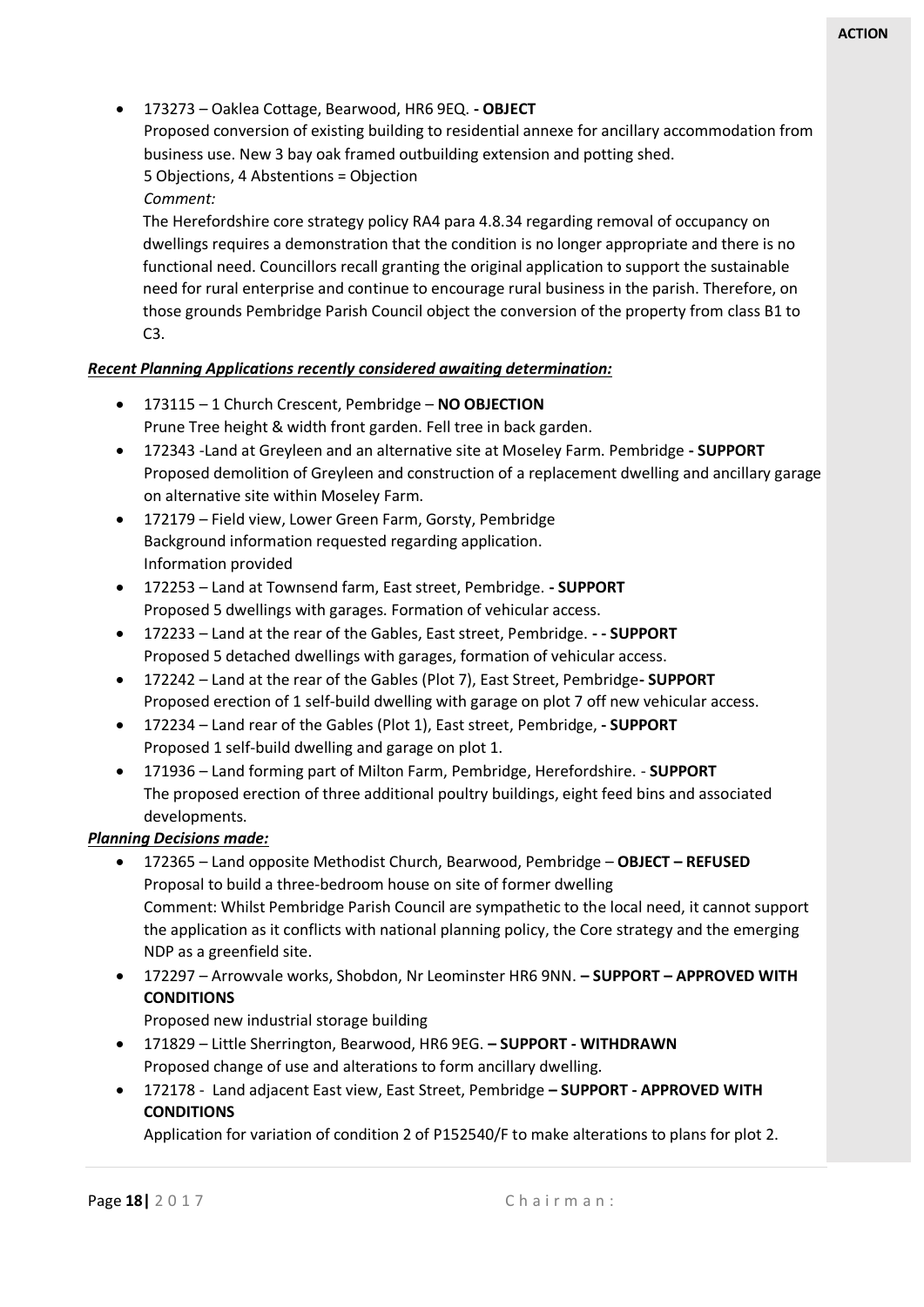- 172128 Bargates, East Street, Pembridge HR6 9HB. **SUPPORT - APPROVED** Works to copper beech & ash trees.
- 172008 Weston Cottage, Weston, Pembridge HR6 9JE- **SUPPORT - APPROVED WITH CONDITIONS**

Proposed erection of single storey rear extension and replacement front porch.

• 171335 – Land adjacent The Old Stores, The Square, Pembridge HR6 9EA**- SUPPORT - APPROVED WITH CONDITIONS**

Erection of dwelling

#### **88/17. Clerks report.**

- Cllr Barry Durkin is the new cabinet member for Herefordshire roads taking over from Cllr Paul Rone.
- The bell tower clock is being repaired on Wednesday  $27<sup>th</sup>$  September.
- HALC annual meeting 28.10.17 RNCB Hereford
- Barclays Tenbury closing 8.12.17
- BBLP has a new locality liaison Co-Ordinator, Carys Bate, who will be overseeing the Lengthsman and P3 schemes as well as engaging with parishes through the introduction of the model for commissioned works officer.
- East Street S278 developments update The applicant has written to Herefordshire planning requesting removal of condition 11. Kevin Bishop (Planning) suggests applicant make a s73 application to amend the condition proposing items prepared to provide with a timescale for implementation.
- The car park transfer contract has been signed 13.9.17 and the solicitor will be update title registry accordingly.
- Elections advise last chance to contribute any views for the parliamentary boundary review. Publication of the revised proposals for new constituency boundaries available on Tuesday 17 October 2017. Consultation on these proposals for eight weeks, until 11 December 2017. The review available, at [www.bce2018.org.uk.](http://www.bce2018.org.uk/)

All other items are being dealt with and are ongoing.

#### **Financial Report & Payments.**

Bank reconciliations made using VT cashbook for August & September 2017. Balances at end September 2017:

| <b>Current Account:</b>          | £28534.28 |  |
|----------------------------------|-----------|--|
| Tracker Account:                 | £5943.15  |  |
| <b>National Savings Account:</b> | £11784.58 |  |
| Income since last meeting:       |           |  |
| HMRC - Vat return claim Q1       | £ 652.20  |  |
| Requests for payment:            |           |  |

Council **Approved** payment of outstanding accounts for July & August.

Toilet Cleaner salary for September 2017 as previously agreed by Parish Council Clerk's salary for September 2017 as previously agreed by Parish Council NEST pension contribution as per agreed payment schedule

HMRC Q2

| <b>Clerks Expenses</b> | Jun/Jul/Aug17                           | £95.74           | +VAT   |
|------------------------|-----------------------------------------|------------------|--------|
| R Mills                | Mowing June 17                          | £ 551.00 + $VAT$ |        |
|                        | Lengthsman - clear Bridge Street for TV | £268.00          | ı +VAT |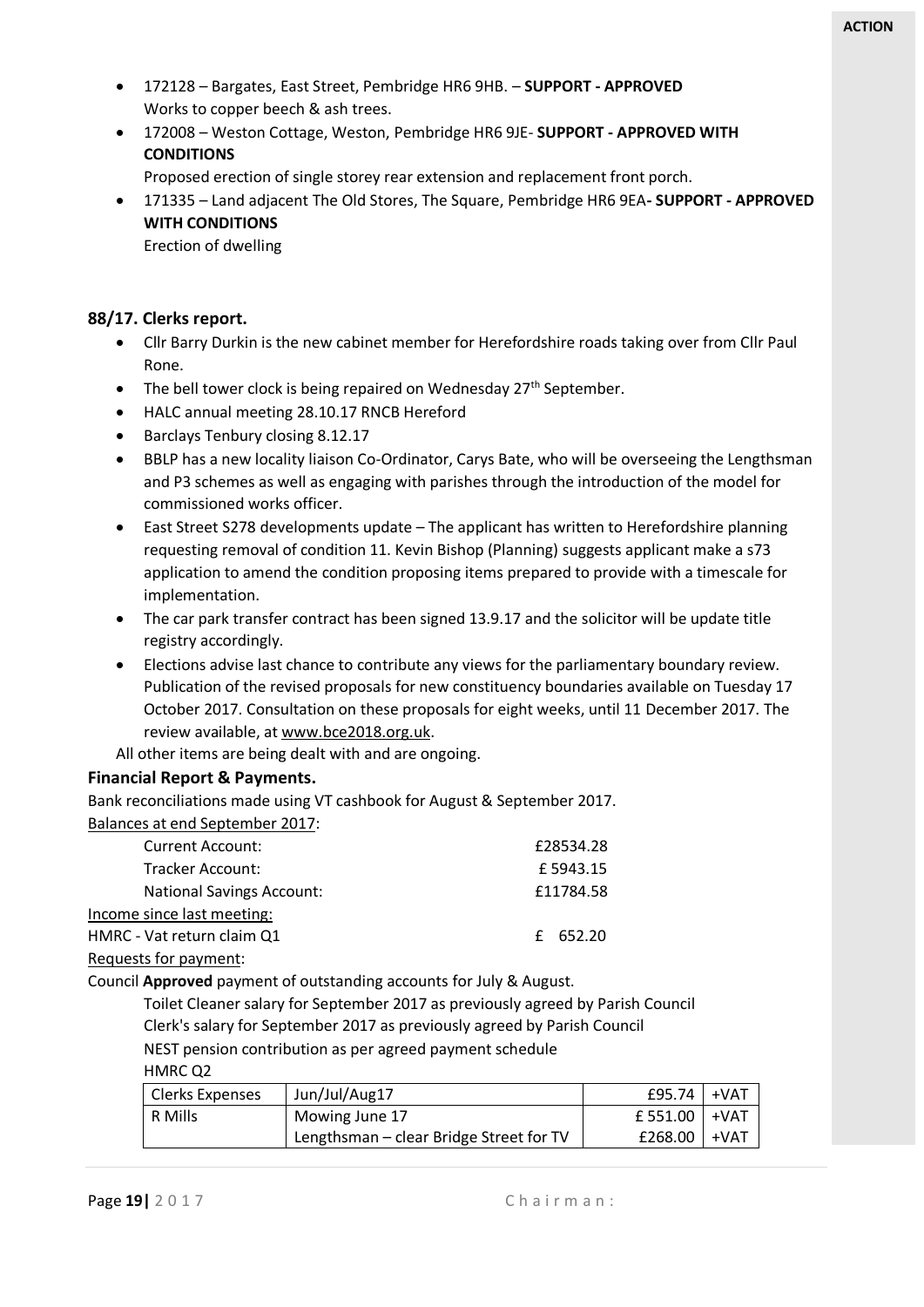Clerk

Clerk

|                      | Mowing August 17                   | £191.00  | +VAT   |
|----------------------|------------------------------------|----------|--------|
|                      | Footpath W/O Q2 17-18 F2 - various | £347.75  | +VAT   |
| <b>West Mercia</b>   | Elec Toilets Jun 17                | £ 13.30  | $+VAT$ |
| Energy               |                                    |          |        |
| Fran White           | 2017 Playground inspection         | £ 58.60  |        |
| <b>PIP Printing</b>  | NDP Printing Reg 14                | £ 576.26 | $+VAT$ |
| <b>Amenity Trust</b> | PAT annual insurance claim         | £1452.68 |        |
| ICO                  | Data Protection renewal            | £35.00   |        |
| Viking               | Stationery                         | £68.98   | $+VAT$ |
| <b>PiPs</b>          | 2017 Grant                         | £700.00  |        |
| One Stop Printing    | Oct/Nov Parish magazine            | £270.00  |        |
| CleanMy              | Toilet rolls & soap                | 74.79    | $+VAT$ |

#### **89/17. Update on the Neighbourhood Development Planning (NDP).**

Cllr Pace reported the Regulation 14 consultation ends on 25<sup>th</sup> September 2017. All comments received will be considered and revisions made, if necessary, before the final document is prepared for inspection and further consultation.

#### **90/17. Playground Inspection.**

The report had previously been circulated to all councillors. There are minor repairs required. Mr Searles kindly agreed to pressure wash the area. Cllr Rogers advised the hedges had been cut. Councillors **Agreed** for the *clerk to arrange/organise further repairs where necessary.*

#### **91/17. Temporary access from car park.**

A request for temporary access from the car park into the neighbouring garden to assist the applicant's garage build. Councillors discussed and agreed access through the panels (to be reinstated after build) for two periods, October/November 2017 and March/April 2018.

#### **92/17. Hereford Council s106 information on phased planning applications.**

Cllr Phillps correspondence with Herefordshire Council on phased planning applications and the allocation of S106 funds. There is current support for this action to provide social funds in a holistic way on applications made over several phases. Parish Council needs to decide what work is possible on highways and costs involved. *Clerk to arrange meeting with Ray Wallace.*

#### **93/17. Hereford Council minerals & waste consultation.**

**Agreed** No comment.

#### **94/17. Hereford Council rights of way improvements program.**

**Agreed** No comment.

#### **95/17. Herefordshire CCG Practice services meeting.**

Clerk Information on the CCG meeting had previously been forwarded and it was **Agreed** to request for a CCG representative to attend the beginning of the next Council meeting. *Clerk to arrange.* **96/17. Village Green Trees.**

#### Clerk The tree warden has raised concern regarding willow trees on the North-western side of the Village Green. Ownership needs clarification. *Clerk to investigate ownership and seek professional advice from tree surgeon.*

#### **97/17. Correspondence**.

- Planning seminar, Shire Hall 28.9.17. Cllr Pace and Clerk to attend.
- HALC conference 28.10.17 no attendance.
- Age UK appeal Agreed no funding available.